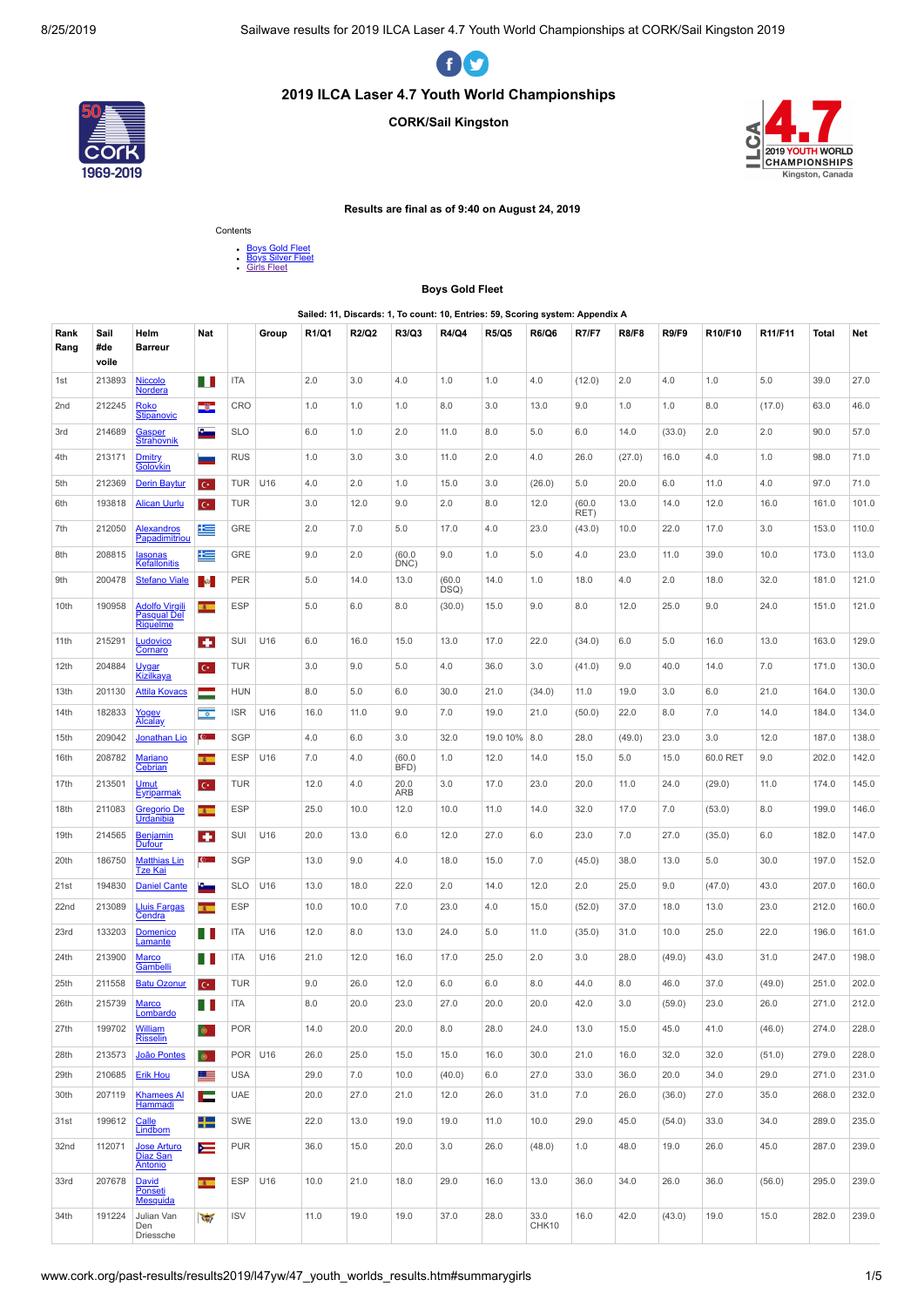| Rank<br>Rang | Sail<br>#de<br>voile | Helm<br><b>Barreur</b>                 | Nat                  |            | Group           | R1/Q1          | R2/Q2 | R3/Q3          | R4/Q4          | <b>R5/Q5</b>   | <b>R6/Q6</b>       | <b>R7/F7</b>   | <b>R8/F8</b> | <b>R9/F9</b> | R10/F10 | R11/F11 | Total | Net   |
|--------------|----------------------|----------------------------------------|----------------------|------------|-----------------|----------------|-------|----------------|----------------|----------------|--------------------|----------------|--------------|--------------|---------|---------|-------|-------|
| 35th         | 201496               | <b>Matteo</b><br><b>Bertacchi</b>      | H                    | <b>ITA</b> | U16             | 14.0           | 23.0  | 7.0            | 7.0            | 21.0           | 7.0                | 30.0           | 52.0         | (57.0)       | 42.0    | 39.0    | 299.0 | 242.0 |
| 36th         | 214235               | Darius Lee<br><b>Kheng Wee</b>         | $\mathbf{c}$         | <b>SGP</b> | U16             | 23.0           | 21.0  | 26.0           | 33.0           | 24.0           | 9.0                | 24.0           | 24.0         | 28.0         | 30.0    | (38.0)  | 280.0 | 242.0 |
| 37th         | 212362               | <b>Ali Berk Birer</b>                  | $C^*$                | <b>TUR</b> | U16             | 17.0           | 11.0  | 24.0           | (60.0)<br>DSQ) | 10.0           | 46.0               | 17.0           | 32.0         | 29.0         | 24.0    | 36.0    | 306.0 | 246.0 |
| 38th         | 156119               | <b>Hanto Motoo</b>                     | $\bullet$            | <b>JPN</b> |                 | 27.0           | 25.0  | 25.0           | 13.0           | 20.0           | 40.0               | 25.0           | (56.0)       | 30.0         | 22.0    | 19.0    | 302.0 | 246.0 |
| 39th         | 214569               | <b>Loic Oddin</b>                      | ٠                    | <b>SUI</b> |                 | 33.0           | 33.0  | 37.0           | 4.0            | 9.0            | 21.0               | 22.0           | 35.0         | (41.0)       | 20.0    | 40.0    | 295.0 | 254.0 |
| 40th         | 181087               | <b>Sotiris</b><br><b>Miltiadous</b>    | $\epsilon$           | <b>CYP</b> | U16             | 7.0            | 27.0  | 14.0           | 37.0           | 32.0           | 35.0               | 27.0           | 18.0         | (47.0)       | 21.0    | 41.0    | 306.0 | 259.0 |
| 41st         | 196701               | <b>Eliott Raison</b>                   | $\bullet$            | <b>SUI</b> | U16             | 15.0           | 28.0  | 31.0           | 14.0           | 22.0           | (60.0)<br>RET)     | 19.0           | 21.0         | 38.0         | 40.0    | 33.0    | 321.0 | 261.0 |
| 42nd         | 209948               | <b>Patrick Ziteng</b><br>Feng          | э.,                  | <b>CHN</b> | U16             | 16.0           | 15.0  | 11.0           | 42.0           | 34.0           | 20.0               | 46.0           | 41.0         | (48.0)       | 10.0    | 27.0    | 310.0 | 262.0 |
| 43rd         | 215740               | <b>Francesco</b><br>De Felice          | Ш                    | <b>ITA</b> | U16             | 26.0           | 17.0  | 11.0           | 16.0           | 29.0           | 54.0<br><b>ARB</b> | 49.0           | 33.0         | (58.0)       | 15.0    | 18.0    | 326.0 | 268.0 |
| 44th         | 214787               | Nitai Zrihan                           | $\overline{\bullet}$ | <b>ISR</b> | U <sub>16</sub> | 24.0           | 8.0   | 8.0            | 29.0           | 41.0           | 18.0               | 39.0           | 44.0         | (50.0)       | 31.0    | 28.0    | 320.0 | 270.0 |
| 45th         | 215909               | <b>Jens Kaastad</b><br>Ørjavik         | ╬═                   |            | NOR U16         | 18.0           | 40.0  | 27.0           | 14.0           | 2.0            | 11.0               | (60.0)<br>RET) | 30.0         | 44.0         | 38.0    | 55.0    | 339.0 | 279.0 |
| 46th         | 211887               | <b>Jose Tomas</b><br>Cardemil<br>Milla | ட                    | CHI        |                 | (60.0)<br>DNC) | 14.0  | 10.0           | 47.0           | 40.0           | 18.0               | 48.0           | 43.0         | 17.0         | 28.0    | 20.0    | 345.0 | 285.0 |
| 47th         | 215860               | <b>Stefano</b><br>Palamara             | H                    | <b>ITA</b> |                 | 24.0           | 18.0  | (60.0)<br>BFD) | 47.0           | 10.0           | 1.0                | 10.0           | 54.0         | 31.0         | 46.0    | 47.0    | 348.0 | 288.0 |
| 48th         | 205823               | <b>Josh Morgan</b>                     | Ж                    | <b>GBR</b> |                 | 15.0           | 29.0  | 28.0           | 35.0           | 7.0            | 25.0               | 31.0           | 29.0         | (53.0)       | 49.0    | 48.0    | 349.0 | 296.0 |
| 49th         | 212766               | <b>Batbold</b><br>Gruner               | ۰                    |            | GER U16         | 17.0           | 32.0  | 21.0           | 43.0           | 18.0           | 17.0               | 14.0           | 47.0         | 39.0         | (51.0)  | 50.0    | 349.0 | 298.0 |
| 50th         | 206001               | <b>Toby Coote</b>                      | 뾱.                   | AUS        | U16             | 28.0           | 29.0  | 32.0           | 21.0           | 43.0           | 2.0                | (54.0)         | 51.0         | 12.0         | 44.0    | 44.0    | 360.0 | 306.0 |
| 51st         | 216147               | <b>Stefano</b><br>Caiafa               | ≝                    | <b>URU</b> |                 | 19.0           | 31.0  | 29.0           | 25.0           | 45.0           | 3.0                | 47.0           | (53.0)       | 35.0         | 45.0    | 42.0    | 374.0 | 321.0 |
| 52nd         | 214240               | <b>Dylan Fang</b>                      | $\mathbf{c}$         | SGP        | U16             | 43.0           | 30.0  | 28.0           | 19.0           | 27.0           | 24.0               | 40.0           | 39.0         | 21.0         | 55.0    | (57.0)  | 383.0 | 326.0 |
| 53rd         | 215054               | <b>Oliver</b><br>Gordon                | 美国                   | <b>AUS</b> |                 | 21.0           | 19.0  | 18.0           | 25.0           | (60.0)<br>RET) | 35.0               | 56.0           | 58.0         | 34.0         | 50.0    | 37.0    | 413.0 | 353.0 |
| 54th         | 197998               | Sebastian<br>Medina                    | ī                    | <b>PUR</b> |                 | 28.0           | 16.0  | 17.0           | 23.0           | 36.0           | 49.0               | 53.0           | (57.0)       | 51.0         | 57.0    | 25.0    | 412.0 | 355.0 |
| 55th         | 194177               | <b>Andreas</b><br><b>Steinitz</b>      | м                    | CAN        | U16             | 23.0           | 34.0  | 35.0           | 10.0           | 19.0           | 37.0               | 38.0           | 55.0         | 56.0         | 54.0    | (59.0)  | 420.0 | 361.0 |
| 56th         | 215863               | <b>Louis Oldani</b>                    | $\bullet$            | <b>SUI</b> |                 | 36.0           | 30.0  | 25.0           | 20.0           | 22.0           | 46.0               | 37.0           | 46.0         | 52.0         | (56.0)  | 53.0    | 423.0 | 367.0 |
| 57th         | 190447               | <b>Connor Rust</b>                     | <u> =</u>            | <b>USA</b> | U16             | 19.0           | 24.0  | 14.0           | 39.0           | 42.0           | 38.0               | (55.0)         | 40.0         | 55.0         | 48.0    | 52.0    | 426.0 | 371.0 |
| 58th         | 207259               | <b>Teddy Martin</b>                    | Œ                    | <b>USA</b> | U16             | 32.0           | 32.0  | 31.0           | 24.0           | 13.0           | 44.0               | (57.0)         | 50.0         | 42.0         | 52.0    | 54.0    | 431.0 | 374.0 |
| 59th         | 179955               | <b>Michael</b><br>Kirkman              | Œ                    | <b>USA</b> |                 | 48.0           | 52.0  | 38.0           | 21.0           | 12.0           | 16.0               | 51.0           | (59.0)       | 37.0         | 58.0    | 58.0    | 450.0 | 391.0 |

## **Boys Silver Fleet**

<span id="page-1-0"></span>

|                 |                      |                                            |                          |                                    |           |               |        |                |        | Sailed: 11, Discards: 1, To count: 10, Entries: 58, Scoring system: Appendix A |              |              |                |              |         |         |              |       |
|-----------------|----------------------|--------------------------------------------|--------------------------|------------------------------------|-----------|---------------|--------|----------------|--------|--------------------------------------------------------------------------------|--------------|--------------|----------------|--------------|---------|---------|--------------|-------|
| Rank<br>Rang    | Sail<br>#de<br>voile | Helm<br><b>Barreur</b>                     | <b>Nat</b>               |                                    | Group     | R1/Q1         | R2/Q2  | R3/Q3          | R4/Q4  | <b>R5/Q5</b>                                                                   | <b>R6/Q6</b> | <b>R7/F7</b> | <b>R8/F8</b>   | <b>R9/F9</b> | R10/F10 | R11/F11 | <b>Total</b> | Net   |
| 1st             | 213951               | <b>Nicklas</b><br>Høst-<br><b>Verbraak</b> | ╬═                       |                                    | $NOR$ U16 | 11.0          | 28.0   | 27.0           | 26.0   | (49.0)                                                                         | 45.0         | 20.0         | 1.0            | 5.0          | 4.0     | 1.0     | 217.0        | 168.0 |
| 2 <sub>nd</sub> | 206904               | Yuso<br>Teshima                            | $\bullet$                | <b>JPN</b>                         | U16       | (39.0)        | 39.0   | 36.0           | 36.0   | 23.0                                                                           | 6.0          | 5.0          | 7.0            | 4.0          | 7.0     | 10.0    | 212.0        | 173.0 |
| 3rd             | 120912               | Spencer<br><b>Dominguez</b>                | <u>e s</u>               | <b>USA</b>                         | U16       | 30.0          | 17.0   | 29.0           | 28.0   | (38.0)                                                                         | 38.0         | 2.0          | 15.0           | 9.0          | 1.0     | 7.0     | 214.0        | 176.0 |
| 4th             | 209185               | Christoffer<br><b>Hallin</b>               | ┶                        | SWE                                |           | 27.0          | (34.0) | 30.0           | 26.0   | 33.0                                                                           | 19.0         | 7.0          | 3.0            | 12.0         | 13.0    | 15.0    | 219.0        | 185.0 |
| 5th             | 209339               | Aidan<br><b>Dennis</b>                     | $\left  \bullet \right $ | CAN                                |           | 37.0          | 31.0   | (60.0)<br>BFD) | 45.0   | 24.0                                                                           | 19.0         | 8.0          | 4.0            | 2.0          | 33.0    | 12.0    | 275.0        | 215.0 |
| 6th             | 197420               | <b>Samuel</b><br>Hung Boon<br>Hay          | $\mathbf{C}$             | SGP                                |           | 29.0          | (37.0) | 33.0           | 36.0   | 31.0                                                                           | 16.0         | 14.0         | 30.0           | 1.0          | 2.0     | 25.0    | 254.0        | 217.0 |
| 7th             | 182345               | <b>Taft Buckley</b>                        | 三                        | <b>USA</b>                         |           | 35.0          | 36.0   | 16.0           | 34.0   | 38.0                                                                           | 28.0         | 1.0          | (60.0)<br>DNC) | 16.0         | 8.0     | 9.0     | 281.0        | 221.0 |
| 8th             | 179829               | Jeremy Ma                                  | 女                        | <b>HKG</b>                         | U16       | 33.0          | 23.0   | 22.0           | 44.0   | 31.0                                                                           | (51.0)       | 30.0         | 26.0           | 8.0          | 9.0     | 4.0     | 281.0        | 230.0 |
| 9th             | 211449               | Raffaele<br><b>Milano</b>                  | ПT                       | <b>ITA</b>                         | U16       | 38.0          | 41.0   | 34.0           | 48.0   | 9.0                                                                            | 17.0         | 21.0         | 5.0            | (55.0)       | 11.0    | 11.0    | 290.0        | 235.0 |
| 10th            | 206748               | Alexander<br>Whitnall                      | ₩.,                      | <b>AUS</b>                         | U16       | 18.0          | (38.0) | 38.0           | 33.0   | 29.0                                                                           | 25.0         | 24.0         | 9.0            | 20.0         | 15.0    | 26.0    | 275.0        | 237.0 |
| 11th            | 203712               | Hugh<br>O'Connor                           | H                        | $\ensuremath{\mathsf{IRL}}\xspace$ |           | 34.0          | 39.0   | 35.0           | 5.0    | (43.0)                                                                         | 33.0         | 18.0         | 6.0            | 31.0         | 16.0    | 21.0    | 281.0        | 238.0 |
| 12th            | 176228               | <b>Ryan Ehnot</b>                          | ▝▆                       | <b>USA</b>                         | U16       | 41.0          | (49.0) | 41.0           | 27.0   | 5.0                                                                            | 47.0         | 29.0         | 2.0            | 15.0         | 25.0    | 8.0     | 289.0        | 240.0 |
| 13th            | 212487               | Giovanni<br><b>Malfassi</b>                | ПT                       | <b>ITA</b>                         |           | 30.0          | 41.0   | 34.0           | 6.0    | 42.0                                                                           | (51.0)       | 10.0         | 19.0<br>CHK10  | 11.0         | 19.0    | 29.0    | 292.0        | 241.0 |
| 14th            | 214084               | <b>Benjamin</b><br><b>Scharbert</b>        | $\bullet$                | SUI                                | U16       | 28.0<br>CHK10 | 22.0   | 24.0           | (50.0) | 39.0                                                                           | 32.0         | 32.0         | 14.0           | 26.0         | 28.0    | 3.0     | 298.0        | 248.0 |
| 15th            | 202558               | Charles<br><b>Smith</b>                    | ж.                       | <b>AUS</b>                         |           | 25.0          | 22.0   | 23.0           | (54.0) | 50.0                                                                           | 41.0         | 3.0          | 12.0           | 29.0         | 31.0    | 17.0    | 307.0        | 253.0 |
| 16th            | 196489               | Sora Okada                                 | $\bullet$                | <b>JPN</b>                         |           | 35.0          | 47.0   | 40.0           | 9.0    | (60.0)<br>DSQ)                                                                 | 22.0         | 17.0         | 10.0           | 6.0          | 24.0    | 44.0    | 314.0        | 254.0 |
| 17th            | 213887               | Athanasios<br><b>Stamatiou</b>             | 生                        | <b>GRE</b>                         |           | 39.0          | 33.0   | 37.0           | (41.0) | 7.0                                                                            | 34.0         | 15.0         | 8.0            | 33.0         | 37.0    | 14.0    | 298.0        | 257.0 |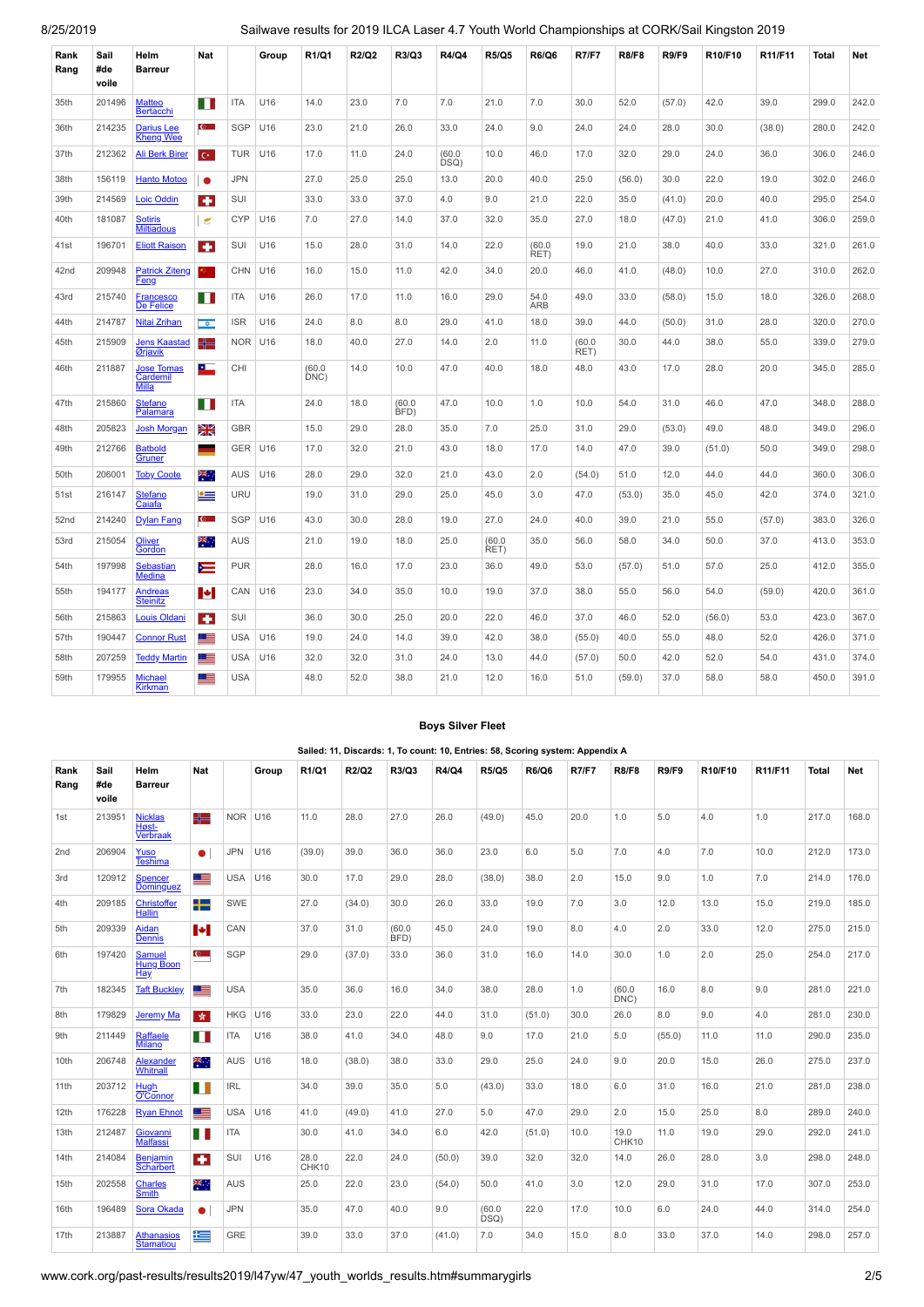| Rank<br>Rang | Sail<br>#de<br>voile | Helm<br><b>Barreur</b>               | Nat                      |            | Group | R1/Q1  | R2/Q2          | R3/Q3          | R4/Q4              | <b>R5/Q5</b>   | <b>R6/Q6</b>   | <b>R7/F7</b> | <b>R8/F8</b>       | <b>R9/F9</b> | R10/F10 | R11/F11         | Total | Net   |
|--------------|----------------------|--------------------------------------|--------------------------|------------|-------|--------|----------------|----------------|--------------------|----------------|----------------|--------------|--------------------|--------------|---------|-----------------|-------|-------|
| 18th         | 198333               | <b>Francis</b><br>Charland           | ы                        | CAN        |       | 42.0   | 26.0           | 33.0           | 18.0               | (55.0)         | 50.0           | 28.0         | 16.0               | 19.0         | 22.0    | 6.0             | 315.0 | 260.0 |
| 19th         | 209946               | Lumiere<br><b>Tsz-Yat Ng</b>         | 青                        | <b>HKG</b> |       | 31.0   | 38.0           | 43.0           | (48.0)             | 23.0           | 42.0           | 11.0         | 17.0               | 38.0         | 12.0    | 13.0            | 316.0 | 268.0 |
| 20th         | 206536               | <b>Noah Adler</b>                    | Е                        | CAN        | U16   | 38.0   | 42.0           | (56.0)         | 34.0               | 50.0           | 43.0           | 13.0         | 20.0               | 3.0          | 3.0     | 23.0            | 325.0 | 269.0 |
| 21st         | 214585               | <b>Timothy</b><br>Mendham            | <b>P</b>                 | CAN        | U16   | 31.0   | 35.0           | 32.0           | (49.0)             | 49.0           | 39.0           | 16.0         | 18.0               | 34.0         | 18.0    | 5.0             | 326.0 | 277.0 |
| 22nd         | 214501               | <b>Manuel</b><br>Cadarso             | <u>s a</u>               | <b>USA</b> | U16   | 44.0   | 24.0           | 26.0           | 42.0               | 39.0           | 32.0           | 6.0          | 37.0               | 24.0         | 20.0    | $(60.0$ RET)    | 354.0 | 294.0 |
| 23rd         | 214924               | <u>Ben</u><br>Defonzo                | 트                        | <b>USA</b> | U16   | 34.0   | (48.0)         | 44.0           | 35.0               | 41.0           | 28.0           | 33.0         | 21.0               | 27.0         | 5.0     | 28.0            | 344.0 | 296.0 |
| 24th         | 209629               | <b>Ayrton Stein</b>                  | м                        | CAN        | U16   | 51.0   | (53.0)         | 50.0           | 22.0               | 30.0           | 10.0           | 12.0         | 28.0               | 13.0         | 50.0    | 37.0            | 356.0 | 303.0 |
| 25th         | 207117               | <b>Zayed</b><br>Aldhaheri            | Е                        | UAE        | U16   | 37.0   | 36.0           | 42.0           | 38.0               | 37.0           | (53.0)         | 9.0          | 24.0               | 10.0         | 44.0    | 27.0            | 357.0 | 304.0 |
| 26th         | 189713               | Jean-René<br><b>Kiekens</b><br>Arana | м                        | CAN        | U16   | 32.0   | (50.0)         | 47.0           | 16.0               | 48.0           | 41.0           | 26.0         | 25.0               | 18.0         | 40.0    | 20.0            | 363.0 | 313.0 |
| 27th         | 215259               | Rasmus<br><b>Wannfors</b>            | ┿                        | SWE        | U16   | 51.0   | 46.0           | (52.0)         | 40.0               | 37.0           | 29.0           | 22.0         | 27.0               | 23.0         | 21.0    | 35.0            | 383.0 | 331.0 |
| 28th         | 215652               | <u>Jack</u><br>Schauer               | ы                        | CAN        | U16   | 52.0   | 51.0           | (60.0)<br>BFD) | 30.0<br><b>RDG</b> | 32.0           | 42.0           | 19.0         | 31.0               | 32.0         | 6.0     | 39.0            | 394.0 | 334.0 |
| 29th         | 212107               | Christopher<br><b>Kitson</b>         | м                        | CAN        |       | (46.0) | 45.0           | 39.0           | 32.0               | 46.0           | 45.0           | 36.0         | 32.0               | 30.0         | 23.0    | 22.0            | 396.0 | 350.0 |
| 30th         | 161167               | Patrick<br><b>Dolan</b>              | <u>e s</u>               | <b>USA</b> |       | 40.0   | 40.0           | 39.0           | 22.0               | (53.0)         | 52.0           | 35.0         | 41.0               | 49.0         | 10.0    | 24.0            | 405.0 | 352.0 |
| 31st         | 164043               | <b>Luis Antonio</b><br>Plata         |                          | COL        |       | 50.0   | 5.0            | 17.0           | 51.0               | 55.0           | 54.0           | (57.0)       | 11.0               | 57.0         | 51.0    | 2.0             | 410.0 | 353.0 |
| 32nd         | 211658               | <b>Bincker</b><br><b>Uiterwaal</b>   | 女                        | <b>HKG</b> | U16   | 40.0   | 35.0           | 51.0           | 38.0               | 51.0           | (52.0)         | 31.0         | 22.0               | 42.0         | 14.0    | 31.0            | 407.0 | 355.0 |
| 33rd         | 214550               | Cruz<br>Custodinho                   | <b>P</b>                 | CAN        |       | 46.0   | 48.0           | 43.0           | 5.0                | 51.0           | 33.0           | 42.0         | 34.0               | 22.0         | 42.0    | (56.0)          | 422.0 | 366.0 |
| 34th         | 194030               | <b>Tuskar</b><br><b>Lordly</b>       | <b>P</b>                 | CAN        | U16   | 41.0   | 43.0           | 41.0           | (57.0)             | 48.0           | 43.0           | 25.0         | 23.0               | 45.0         | 26.0    | 36.0            | 428.0 | 371.0 |
| 35th         | 191142               | <b>Tibor</b><br><b>Devaud</b>        | ٠                        | SUI        | U16   | 49.0   | (57.0)         | 54.0           | 20.0               | 25.0           | 31.0           | 48.0         | 38.0               | 28.0         | 29.0    | 51.0            | 430.0 | 373.0 |
| 36th         | 214036               | James Fair                           | Н                        | CAN        | U16   | 45.0   | (60.0)<br>DNC) | 45.0           | 51.0               | 30.0           | 15.0           | 46.0         | 36.0               | 25.0         | 41.0    | 47.0            | 441.0 | 381.0 |
| 37th         | 156950               | Conor<br><b>Kellett</b>              | <u>st</u>                | <b>USA</b> | U16   | 53.0   | (55.0)         | 46.0           | 31.0               | 54.0           | 29.0           | 27.0         | 46.0               | 17.0         | 30.0    | 48.0            | 436.0 | 381.0 |
| 38th         | 195270               | Evan<br>Dargan<br><b>Hayes</b>       | H                        | <b>IRL</b> |       | 43.0   | 47.0           | 46.0           | 43.0               | 35.0           | 50.0           | 37.0         | (53.0)             | 14.0         | 48.0    | 30.0            | 446.0 | 393.0 |
| 39th         | 206606               | <b>Alex Roy</b>                      | <b>P</b>                 | CAN        |       | 48.0   | 50.0           | 40.0           | (53.0)             | 35.0           | 44.0           | 44.0         | 19.0               | 40.0         | 35.0    | 41.0            | 449.0 | 396.0 |
| 40th         | 200136               | <b>Theo</b><br>Spooren               | <b>P</b>                 | CAN        | U16   | 58.0   | 44.0           | (60.0)<br>DNF) | 31.0               | 45.0           | 26.0           | 38.0         | 35.0               | 46.0         | 32.0    | 42.0            | 457.0 | 397.0 |
| 41st         | 215734               | <b>Daniel</b><br><b>Connors</b>      | <b>P</b>                 | CAN        | U16   | 53.0   | (60.0)<br>DNC) | 51.0           | 44.0               | 47.0           | 36.0           | 39.0         | 33.0               | 7.0          | 45.0    | 45.0            | 460.0 | 400.0 |
| 42nd         | 208184               | Christopher<br><b>Marsh</b>          | ≕                        | THA        | U16   | 50.0   | 54.0           | 45.0           | 41.0               | (60.0)<br>RET) | 48.0           | 4.0          | 29.0               | 39.0         | 47.0    | 46.0            | 463.0 | 403.0 |
| 43rd         | 209950               | <b>Wai Lam</b><br><b>Tsui</b>        | 女                        | <b>HKG</b> |       | 44.0   | 44.0           | 36.0           | (56.0)             | 44.0           | 39.0           | 52.0         | 43.0               | 51.0         | 17.0    | 34.0            | 460.0 | 404.0 |
| 44th         | 215738               | Jacob Zils                           | ≊                        | <b>USA</b> | U16   | 45.0   | (51.0)         | 49.0           | 39.0               | 33.0           | 30.0           | 41.0         | 40.0               | 41.0         | 38.0    | 50.0            | 457.0 | 406.0 |
| 45th         | 188126               | Evan<br><b>Dibbley</b>               | ≥€ o                     | <b>BER</b> | U16   | (57.0) | 52.0           | 48.0           | 46.0               | 18.0           | 37.0           | 34.0         | 47.0               | 44.0         | 34.0    | 49.0            | 466.0 | 409.0 |
| 46th         | 205383               | Josh<br><b>Edwards</b>               | $\left  \bullet \right $ | CAN        |       | 42.0   | (60.0)<br>DNC) | 50.0           | 52.0               | 58.0           | 40.0           | 40.0         | 48.0               | 21.0         | 39.0    | 38.0            | 488.0 | 428.0 |
| 47th         | 211592               | Owen<br><b>Himsworth</b>             | 트                        | <b>USA</b> |       | 56.0   | 37.0           | 30.0           | 52.0               | 47.0           | 49.0           | 50.0         | 49.0               | (58.0)       | 49.0    | 16.0            | 493.0 | 435.0 |
| 48th         | 196087               | <b>Sullivan</b><br><b>Nakatsu</b>    | H                        | CAN        | U16   | 47.0   | 45.0           | 42.0           | 54.0               | 46.0           | 54.0           | 43.0         | 39.0               | 43.0         | (56.0)  | 33.0            | 502.0 | 446.0 |
| 49th         | 214552               | Chase<br>Custodinho                  | Н                        | CAN        | U16   | 49.0   | 42.0           | 47.0           | (58.0)             | 56.0           | 57.0           | 47.0         | 50.0               | 37.0         | 46.0    | 19.0            | 508.0 | 450.0 |
| 50th         | 188795               | <b>Xavier</b><br>McLachlan           | æ,                       | AUS        |       | (57.0) | 46.0           | 52.0           | 50.0               | 57.0           | 47.0           | 23.0         | 45.0               | 50.0         | 43.0    | 43.0            | 513.0 | 456.0 |
| 51st         | 201882               | Charlie<br><b>Simms</b>              | Н                        | CAN        | U16   | (55.0) | 54.0           | 48.0           | 45.0               | 54.0           | 53.0           | 49.0         | 51.0               | 36.0         | 52.0    | 32.0            | 529.0 | 474.0 |
| 52nd         | 161956               | Tommy<br>McCormick                   | 트                        | <b>USA</b> | U16   | 52.0   | 55.0           | 53.0           | 46.0               | 34.0           | (57.0)         | 51.0         | 54.0               | 53.0         | 27.0    | 52.0            | 534.0 | 477.0 |
| 53rd         | 207865               | lan Louis                            | ж.,                      | AUS        |       | 54.0   | 43.0           | 49.0           | 55.0               | 53.0           | (56.0)         | 56.0         | 44.0               | 54.0         | 53.0    | 18.0            | 535.0 | 479.0 |
| 54th         | 201301               | Spencer<br>Hogaboam                  | <b>P</b>                 | CAN        | U16   | 56.0   | 53.0           | (60.0)<br>BFD) | 56.0               | 52.0           | 58.0           | 53.0         | 52.0               | 35.0         | 36.0    | 40.0            | 551.0 | 491.0 |
| 55th         | 198057               | Andrew<br>Giacomuzzo                 | <b>P</b>                 | CAN        |       | 59.0   | 58.0           | 55.0           | 28.0               | 40.0           | 55.0           | 55.0         | 56.0               | 56.0         | 58.0    | $(60.0$ DNC $)$ | 580.0 | 520.0 |
| 56th         | 179862               | <b>Long Hei</b><br><b>Brian Fung</b> | 女                        | <b>HKG</b> |       | 54.0   | 56.0           | 44.0           | 53.0               | 44.0           | (60.0)<br>DNC) | 54.0         | 55.0               | 52.0         | 54.0    | 54.0            | 580.0 | 520.0 |
| 57th         | 213418               | <b>Nicholas</b><br><b>Dixon</b>      | $\left  \bullet \right $ | CAN        | U16   | 47.0   | 56.0           | 53.0           | 55.0               | 56.0           | 56.0           | (58.0)       | 42.0               | 47.0         | 57.0    | 53.0            | 580.0 | 522.0 |
| 58th         | 181207               | Charles<br><b>Williams</b>           | Н                        | CAN U16    |       | 55.0   | 49.0           | (60.0)<br>DNC) | 49.0               | 52.0           | 55.0           | 45.0         | 60.0<br><b>DNC</b> | 48.0         | 55.0    | 55.0            | 583.0 | 523.0 |

#### <span id="page-2-0"></span>**Girls Fleet Sailed: 11, Discards: 1, To count: 10, Entries: 63, Scoring system: Appendix A Rank Rang Sail #de voile Helm Barreur Nat Group R1/Q1 R2/Q2 R3/Q3 R4/Q4 R5/Q5 R6/Q6 R7/F7 R8/F8 R9/F9 R10/F10 R11/F11 Total Net**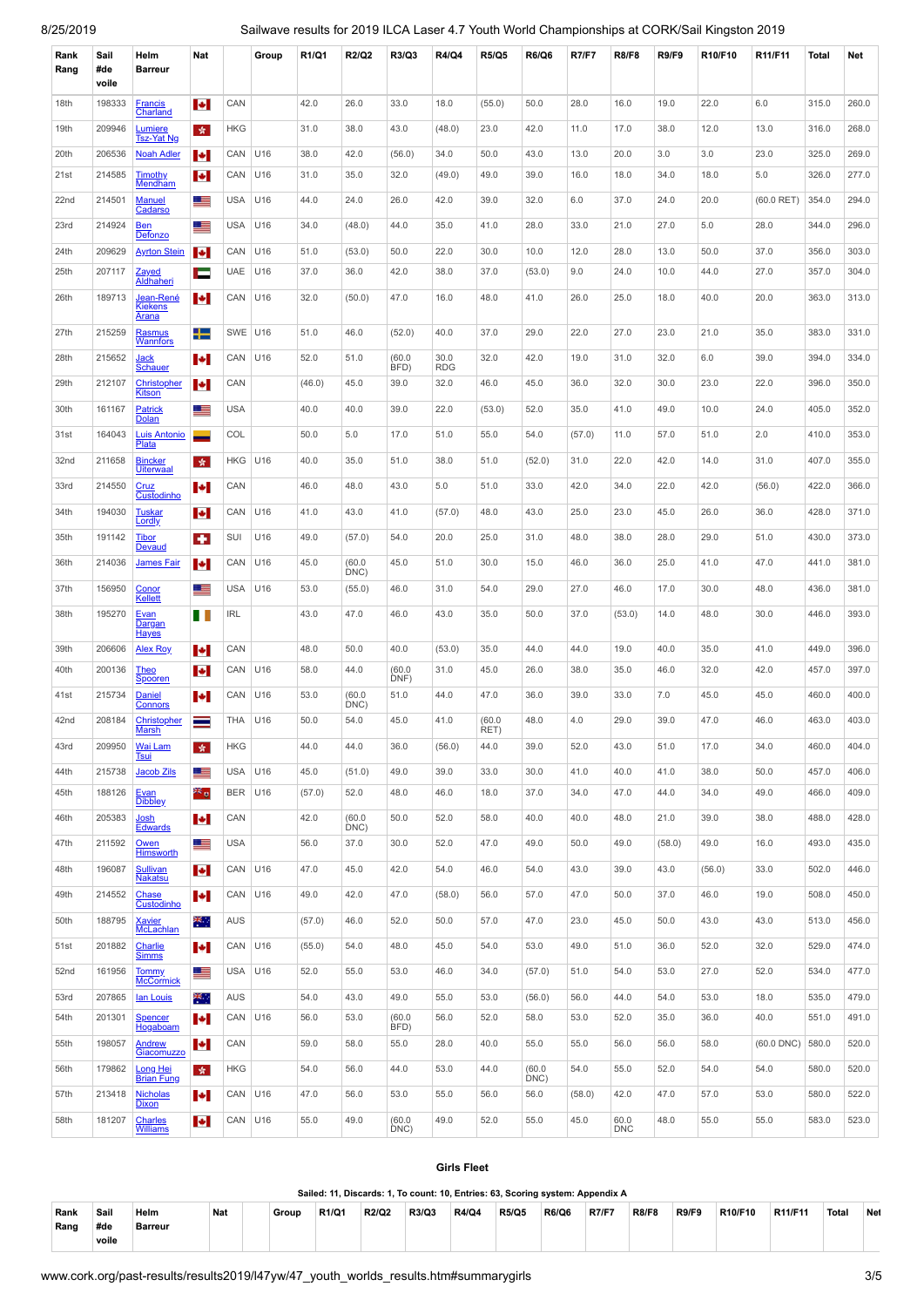| Rank<br>Rang     | Sail<br>#de<br>voile | Helm<br><b>Barreur</b>                        | Nat                      |                | Group      | R1/Q1        | R2/Q2          | R3/Q3          | <b>R4/Q4</b> | <b>R5/Q5</b>          | <b>R6/Q6</b>       | <b>R7/F7</b> | <b>R8/F8</b> | <b>R9/F9</b>       | R10/F10      | R11/F11        | Total | Net        |
|------------------|----------------------|-----------------------------------------------|--------------------------|----------------|------------|--------------|----------------|----------------|--------------|-----------------------|--------------------|--------------|--------------|--------------------|--------------|----------------|-------|------------|
| 1st              | 214696               | <b>Anja Von Allmen</b>                        | ÷                        | SUI            |            | 5.0          | 4.0            | 10.0           | (12.0)       | 5.0                   | 3.0                | 2.0          | 3.0          | 1.0                | 2.0          | 2.0            | 49.0  | 37.1       |
| 2nd              | 214372               | <b>Lara Himmes</b>                            | $\overline{1}$           | <b>ESP</b>     |            | 4.0          | 17.0           | 2.0            | 4.0          | 10.0                  | 1.0                | (27.0)       | 8.0          | 4.0                | 5.0          | 5.0            | 87.0  | 60.1       |
| 3rd              | 213170               | <b>Sara Savelli</b>                           | ш                        | <b>ITA</b>     |            | 2.0          | 2.0            | 1.0            | 21.0         | 15.0                  | 18.0               | 5.0          | 2.0          | 6.0                | $(64.0$ DNS) | 3.0            | 139.0 | 75.1       |
| 4th              | 213624               | <b>Marilena Makri</b>                         | $\epsilon$               | <b>CYP</b>     |            | 1.0          | 1.0            | 9.0            | 35.0         | 11.0                  | 16.0               | 1.0          | 1.0          | 7.0                | $(64.0$ DNS) | 1.0            | 147.0 | 83.1       |
| 5th              | 190381               | <b>Zülal Alev Erkan</b>                       | $\mathbf{C}^*$           | <b>TUR</b>     |            | 12.0         | 5.0            | 15.0           | 16.0         | (41.0)                | 15.0               | 4.0          | 10.0         | 2.0                | 1.0          | 24.0           | 145.0 | 104        |
| 6th              | 210744               | <b>Nika Manestar</b>                          | -3-                      | <b>CRO</b>     |            | (20.0)       | 15.0           | 5.0            | 11.0         | 17.0                  | 5.0                | 6.0          | 12.0         | 12.0               | 14.0         | 7.0            | 124.0 | 104        |
| 7th              | 213150               | <u>Elizabeth</u>                              | Ж                        | <b>GBR</b>     |            | 3.0          | 10.0           | 22.0           | 7.0          | 23.0                  | (31.0)             | 12.0         | 4.0          | 16.0               | 4.0          | 4.0            | 136.0 | 105        |
| 8th              | 214005               | <b>Beardsall</b><br><b>Abigail Childerley</b> | Ж                        | <b>GBR</b>     |            | 7.0          | 3.0            | 6.0            | 25.0         | (37.0)                | 32.0               | 3.0          | 5.0          | 14.0               | 9.0          | 17.0           | 158.0 | 121        |
| 9th              | 211882               | <b>Ursula Balas</b>                           | -3-                      | CRO            |            | 22.0         | 12.0           | 4.0            | (28.0)       | 20.0                  | 13.0               | 24.0         | 7.0          | 9.0                | 3.0          | 10.0           | 152.0 | 124        |
| 10th             | 213164               | Alina luorio                                  | ш                        | <b>ITA</b>     | U16        | 15.0         | (21.0)         | 21.0           | 19.0         | 6.0                   | 20.0               | 9.0          | 13.0         | 11.0               | 8.0          | 11.0           | 154.0 | 133        |
| 11th             | 164196               | Lisa Nukui                                    | $\bullet$                | <b>JPN</b>     |            | 17.0         | 16.0           | 29.0           | (32.0)       | 4.0                   | 6.0                | 22.0         | 16.0         | 5.0                | 7.0          | 15.0           | 169.0 | 137        |
| 12th             | 213678               | <b>Coco Barrett</b>                           | Ж                        | <b>GBR</b>     |            | 9.0          | 6.0            | 33.0           | 9.0          | 26.0                  | (64.0)             | 10.0         | 14.0         | 31.0               | 10.0         | 6.0            | 218.0 | 154        |
| 13th             | 213508               | <b>Alana Coakley</b>                          |                          | IRL            |            | 10.0         | 8.0            | 11.0           | 38.0         | 3.0                   | BFD)<br>9.0        | 23.0         | 21.0         | 26.0               | (64.0 DNS)   | 13.0           | 226.0 | 162        |
| 14th             | 213810               |                                               | П<br>£                   | GRE            |            | 11.0         | 13.0           | 25.0           | (29.0)       | 28.0                  | 28.0               | 8.0          | 6.0          | 29.0               | 17.0         | 9.0            | 203.0 | 174        |
|                  |                      | <u>Georgia</u><br><b>Georgostathi</b>         |                          |                |            |              |                |                |              |                       |                    |              |              |                    |              |                |       |            |
| 15th             | 213051               | <b>Keelin Greene</b>                          | Ж                        | <b>GBR</b>     |            | 14.0         | 26.0           | 18.0           | (39.0)       | 16.0                  | 37.0               | 11.0         | 11.0         | 23.0               | 15.0         | 19.0           | 229.0 | 190        |
| 16th             | 206751               | <b>Evie Saunders</b>                          | 类。                       | AUS            | U16        | 8.0          | 11.0           | 17.0           | 18.0         | 12.0                  | 41.0               | 13.0         | 15.0         | (59.0)             | 31.0         | 26.0           | 251.0 | 192        |
| 17th             | 212527               | <u>Galini</u><br><b>Kalaitzoglidou</b>        | 隼                        | GRE            |            | (40.0)       | 24.0           | 14.0           | 15.0         | 25.0                  | 10.0               | 21.0         | 26.0         | 39.0               | 12.0         | 12.0           | 238.0 | 198        |
| 18th             | 210974               | <b>Cristina Vilariño</b>                      | $\overline{1}$           | <b>ESP</b>     | U16        | 16.0         | 14.0           | 7.0            | 8.0          | 33.0                  | 7.0                | 36.0         | 19.0         | 36.0               | 25.0         | (37.0)         | 238.0 | 201        |
| 19th             | 212941               | Jade Gavin                                    | ۰                        | SUI            |            | 19.0         | 18.0           | 30.0           | 41.0         | (48.0)                | 8.0                | 17.0         | 22.0         | 10.0               | 11.0         | 25.0           | 249.0 | 201        |
| 20th             | 214378               | Laura Pedraza                                 | $\mathbf{r}$             | <b>ESP</b>     | U16        | 29.0         | 44.0           | 31.0           | (45.0)       | 7.0                   | 4.0                | 15.0         | 25.0         | 3.0                | 6.0          | 41.0           | 250.0 | 205        |
| 21st             | 215242               | <b>Karolin Härm</b>                           | -                        | <b>EST</b>     | U16        | 23.0         | 22.0           | 24.0           | 13.0         | 31.0                  | 17.0               | 28.0         | (34.0)       | 25.0               | 13.0         | 16.0           | 246.0 | 212        |
| 22nd             | 210247               | <b>Asli Akbeniz</b>                           | $\mathbf{C}^{\star}$     | <b>TUR</b>     |            | 13.0         | 7.0            | 19.0           | (48.0)       | 30.0                  | 33.0               | 14.0         | 29.0         | 42.0               | 16.0         | 28.0           | 279.0 | 231        |
| 23rd             | 175087               | <b>Leonor Dutra</b>                           | Ф.                       | <b>POR</b>     |            | 21.0         | (64.0)<br>BFD) | 34.0           | 24.0         | 40.0                  | 11.0               | 37.0         | 20.0         | 15.0               | 18.0         | 14.0           | 298.0 | 234        |
| 24th             | 206112               | <b>Carling Davies</b>                         | м                        | CAN            |            | 27.0         | 32.0           | 8.0            | 10.0         | (42.0)                | 12.0               | 20.0         | 36.0         | 37.0               | 19.0         | 38.0           | 281.0 | 239        |
| 25th             | 198832               | <b>María Martinez</b>                         | $\mathbf{r}$             | <b>ESP</b>     |            | 6.0          | 9.0            | (64.0)<br>DSQ) | 27.0         | 21.0                  | 27.0               | 7.0          | 9.0          | 64.0<br><b>RET</b> | 64.0 BFD     | 8.0            | 306.0 | 242        |
| 26th             | 202620               | <u>Ayaka Yamazaki</u>                         | ٠                        | <b>JPN</b>     |            | 24.0         | 28.0           | 12.0           | 1.0          | 27.0                  | 19.0               | 32.0         | 40.0         | 18.0               | 46.0         | (47.0)         | 294.0 | 247        |
| 27th             | 211557               | <b>Mia Lovelady</b>                           | 米                        | AUS            |            | 30.0         | 23.0           | 36.0           | 30.0         | 2.0                   | 44.0               | 34.0         | 17.0         | 17.0               | $(64.0$ BFD) | 21.0           | 318.0 | 254        |
| 28th             | 159525               | <b>Neta Gino</b>                              | $\alpha$                 | ISR            |            | 25.0         | 25.0           | 23.0           | 6.0          | 18.0                  | 39.0               | 26.0         | 44.0         | (53.0)             | 28.0         | 23.0           | 310.0 | 257        |
| 29th             | 214156               | Giorgia<br>Deuringer                          | ш                        | ITA            |            | (41.0)       | 41.0           | 32.0           | 36.0         | 1.0                   | 2.0                | 25.0         | 41.0         | 27.0               | 36.0         | 18.0           | 300.0 | 259        |
| 30th             | 202058               | <b>Emilie Tschanz</b>                         | ÷                        | SUI            |            | 42.0         | 27.0           | 26.0           | 20.0         | (45.0)                | 26.0               | 16.0         | 24.0         | 34.0               | 23.0         | 22.0           | 305.0 | <b>260</b> |
| 31st             | 210740               | <b>Audrey</b>                                 | ÷                        | SUI            | U16        | 35.0         | 37.0           | 13.0           | 2.0          | (64.0)                | 14.0               | 46.0         | 33.0         | 20.0               | 33.0         | 32.0           | 329.0 | 265        |
| 32nd             | 208963               | <b>Deryckere</b><br><b>Taemi Otsuki</b>       | ۰                        | <b>JPN</b>     |            | 28.0         | 29.0           | (41.0)         | 17.0         | <b>CHK10)</b><br>22.0 | 21.0               | 30.0         | 37.0         | 32.0               | 21.0         | 40.0           | 318.0 | 277        |
| 33rd             | 202468               | Ana Clavero                                   | $\mathbf{r}$             | <b>ESP</b>     |            | 37.0         | (48.0)         | 3.0            | 3.0          | 32.0                  | 36.0               | 45.0         | 23.0         | 38.0               | 40.0         | 35.0           | 340.0 | 292        |
| 34th             | 210904               | Sofia Paradisi                                | Ш                        | <b>ITA</b>     |            | (39.0)       | 38.0           | 28.0           | 31.0         | 13.0                  | 38.0               | 33.0         | 39.0         | 8.0                | 35.0         | 31.0           | 333.0 | 294        |
| 35th             | 208996               | <b>Charlotte Videlo</b>                       | Ж                        | GBR            |            | 26.0         | 30.0           | 35.0           | 40.0         | 35.0                  | 29.0               | 29.0         | 28.0         | (47.0)             | 20.0         | 27.0           | 346.0 | 299        |
| 36th             | 213533               | <b>Catie Warburton</b>                        | Ж                        | <b>GBR</b>     |            | 18.0         | 20.0           | (53.0)         | 44.0         | 24.0                  | 24.0               | 38.0         | 27.0         | 48.0               | 38.0         | 20.0           | 354.0 | 301        |
| 37th             | 215221               | Ana Jovanovic                                 | <b>Section</b>           | <b>SRB</b>     |            | 45.0         | 31.0           | 43.0           | 26.0         | 19.0                  | (64.0)             | 40.0         | 18.0         | 30.0               | 27.0         | 39.0           | 382.0 | 318        |
| 38th             | 213557               | Saphia Joy                                    | $\mathbf{r}$             | <b>ESP</b>     |            | (64.0)       | 33.0           | 39.0           | 47.0         | 36.0                  | BFD)<br>40.0       | 18.0         | 30.0         | 21.0               | 26.0         | 29.0           | 383.0 | 319        |
|                  |                      | Hodeib                                        |                          |                |            | DSQ)         |                |                |              |                       |                    |              |              |                    |              |                |       |            |
| 39th             | 214595               | <b>Kirstine Roper</b>                         | $\overline{1}$           | <b>ESP</b>     | U16        | 32.0         | 19.0           | (48.0)         | 23.0         | 47.0                  | 34.0               | 31.0         | 35.0         | 28.0               | 41.0         | 30.0<br>43.0   | 368.0 | 32C        |
| 40th             | 197983               | <u>Jennifer</u><br><b>Mcqueeny</b>            | $\equiv$                 | <b>PUR U16</b> |            | 33.0         | (47.0)         | 46.0           | 42.0         | 8.0                   | 25.0               | 35.0         | 32.0         | 33.0               | 29.0         |                | 373.0 | 326        |
| 41st             | 199672               | <b>Nina Parodi</b>                            | <b>A</b>                 | SUI            | U16        | 34.0         | 43.0           | 16.0           | 14.0         | 43.0                  | (64.0)<br>RET)     | 47.0         | 38.0         | 13.0               | 44.0         | 44.0           | 400.0 | 336        |
| 42nd             | 213180               | Joelle Lio                                    | $\mathbf{c}$             | <b>SGP</b>     | U16        | 47.0         | 49.0           | 27.0           | 37.0         | 9.0                   | 23.0               | 42.0         | 43.0         | 35.0               | (64.0 DNS)   | 36.0           | 412.0 | 348        |
| 43rd             | 207118               | Salama Al<br><b>Mansoori</b>                  | Е                        | <b>UAE</b>     |            | 36.0         | 35.0           | (49.0)         | 33.0         | 39.0                  | 64.0<br><b>DNE</b> | 19.0         | 31.0         | 22.0               | 42.0         | 42.0           | 412.0 | 363        |
| 44th             | 193945               | Sophia Debs                                   | 르                        | <b>USA</b>     | U16        | 44.0         | 46.0           | (51.0)         | 49.0         | 29.0                  | 42.0               | 44.0         | 42.0         | 49.0               | 22.0         | 34.0           | 452.0 | 401        |
| 45th             | 172196               | <b>Marta Lazaran</b>                          | $\overline{\mathbf{r}}$  | <b>ESP</b>     |            | 48.0         | 51.0           | 20.0           | 34.0         | 38.0                  | (64.0)             | 50.0         | 46.0         | 41.0               | 32.0         | 53.0           | 477.0 | 413        |
| 46th             | 203682               | Romy Craig-                                   | ы                        | CAN            |            | 31.0         | 36.0           | 37.0           | 56.0         | 55.0                  | BFD)<br>30.0       | 43.0         | (64.0)       | 64.0               | 24.0         | 50.0           | 490.0 | 426        |
|                  |                      | Maheu                                         |                          |                |            |              |                |                |              |                       |                    |              | DNC)         | <b>DSQ</b>         |              |                |       |            |
| 47th             | 209561               | <b>Bayley Taylor</b>                          | ж.                       | AUS            | U16        | 38.0         | 39.0           | 42.0           | (58.0)       | 52.0                  | 35.0               | 51.0         | 45.0         | 50.0               | 37.0         | 51.0           | 498.0 | 440        |
| 48th<br>49th     | 182787               | Abigail Grandin                               | <u>re</u>                | <b>USA</b>     | U16<br>U16 | 55.0<br>43.0 | 53.0<br>40.0   | 38.0<br>45.0   | 43.0         | 34.0                  | 46.0<br>43.0       | 53.0<br>39.0 | 55.0<br>47.0 | 19.0               | 50.0<br>39.0 | (56.0)<br>48.0 | 502.0 | 446<br>448 |
|                  | 187230               | Annalise<br>Balasubramanian                   | $\left  \bullet \right $ | CAN            |            |              |                |                | 52.0         | (54.0)                |                    |              |              | 52.0               |              |                | 502.0 |            |
| 50th             | 214046               | Daniella<br>Woodbridge                        | $\left  \bullet \right $ | CAN U16        |            | 46.0         | 42.0           | (62.0)         | 55.0         | 57.0                  | 49.0               | 41.0         | 48.0         | 43.0               | 34.0         | 46.0           | 523.0 | 461        |
| 51st             | 187387               | Deana Fedulova                                | œ                        | <b>USA</b>     | U16        | 52.0         | 52.0           | 50.0           | 22.0         | (61.0)                | 45.0               | 59.0         | 53.0         | 24.0               | 52.0         | 55.0           | 525.0 | 464        |
| 52 <sub>nd</sub> | 209385               | <b>Anna Carron</b>                            | œ                        | <b>USA</b>     |            | 54.0         | 54.0           | 44.0           | 5.0          | (62.0)                | 48.0               | 58.0         | 52.0         | 51.0               | 51.0         | 49.0           | 528.0 | 466        |
| 53rd             | 203290               | <b>Jennifer Wesley</b>                        | Ж                        | <b>GBR</b>     |            | 49.0         | 45.0           | (58.0)         | 51.0         | 49.0                  | 53.0               | 48.0         | 49.0         | 44.0               | 43.0         | 45.0           | 534.0 | 476        |